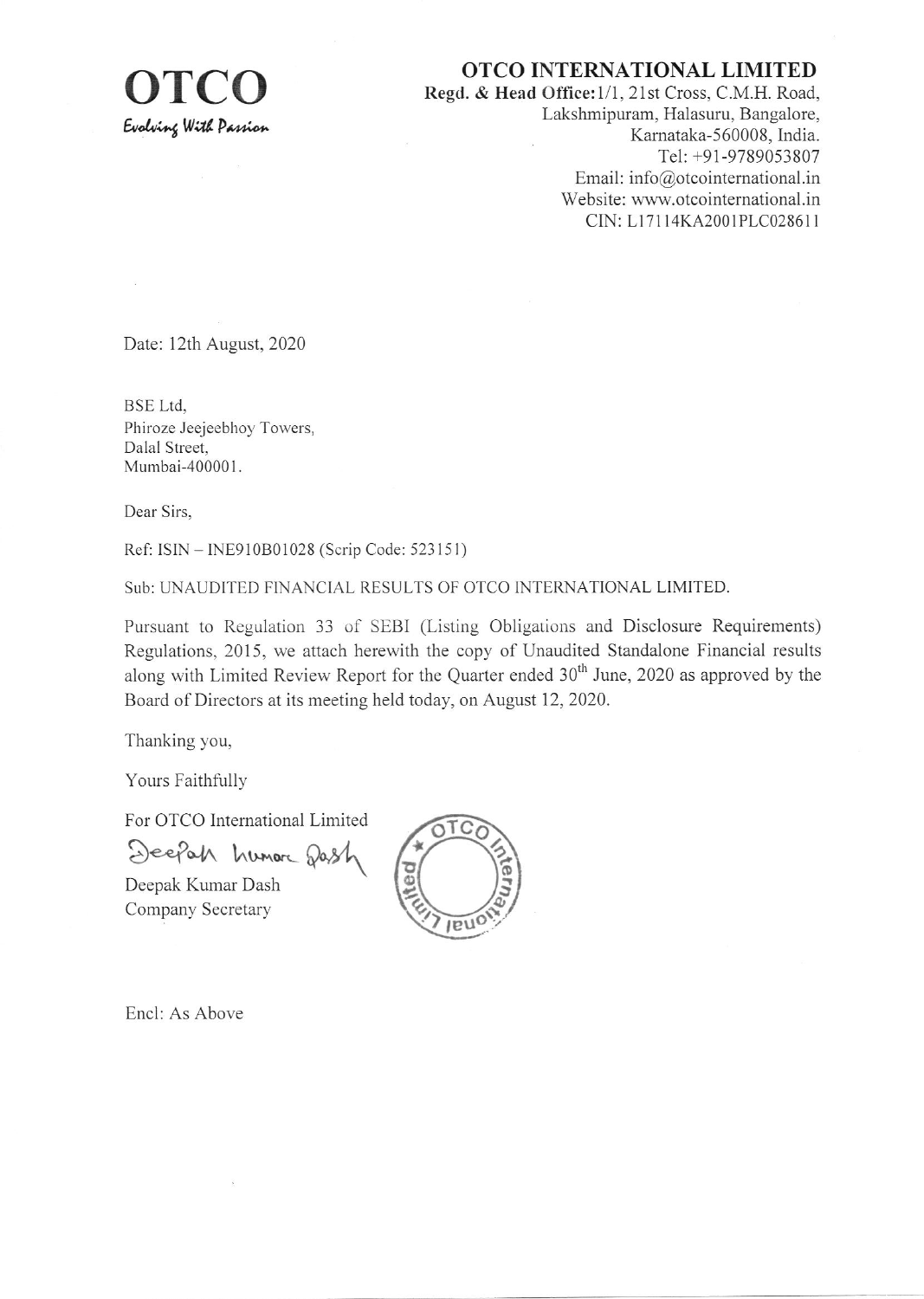# **CRBS & Associates**

**Charlered Accountants** 

37, Alagiri Nagar II Street, Vadapalani, Chennai - 600 026. Ph: 4045 9999 Fax: 4045 9995 E-mail: crbsca@crbs.in

## INDEPENDENT AUDITOR'S REVIEW REPORT ON REVIEW OF INTERIM FINANCIAL **RESULTS**

### TO THE BOARD OF DIRECTORS OF OTCO INTERNATIONAL LTD

1. We have reviewed the accompanying Statement of Standalone Unaudited Financial Results of OTCO INTERNATIONAL ("the Company"), for the quarter ended 30th June, 2020 ("the Statement"), being submitted by the Company pursuant to the requirement of Regulation 33 of the SEBI (Listing Obligations and Disclosure Requirements) Regulations, 2015, as modified by Circular No. CIR/CFD/FAC/62/2016 dated July 5, 2016.

This Statement, which is the responsibility of the Company's Management and approved by the Board of Directors, has been prepared in accordance with the recognition and measurement principles laid down in Indian Accounting Standard 34 "Interim Financial Reporting" ("Ind AS 34"), prescribed under Section 133 of the Companies Act, 2013 read with relevant rules issued thereunder and other accounting principles generally accepted in India. Our responsibility is to issue a report on the Statement based on our review.

- We conducted our review of the Statement in accordance with the Standard on Review Engagements 2. (SRE) 2410 'Review of Interim Financial Information Performed by the Independent Auditor of the Entity', issued by the Institute of Chartered Accountants of India. This Standard requires that we plan and perform the review to obtain moderate assurance as to whether the Statement is free of material misstatement. A review is limited primarily to inquiries of Company personnel and analytical procedures applied to financial data and thus provides less assurance than an audit. We have not performed an audit and, accordingly, we do not express an audit opinion.
- 3. Based on our review conducted as stated above, nothing has come to our attention that causes us to believe that the accompanying Statement, prepared in accordance with the aforesaid Indian Accounting Standards and other accounting principles generally accepted in India, has not disclosed the information required to be disclosed in terms of Regulation 33 of the SEBI (Listing Obligations and Disclosure Requirements) Regulations, 2015, as modified by Circular No. CIR/CFD/FAC/62/2016 dated July 5,2016, including the manner in which it is to be disclosed, or that it contains any material. misstatement

For CRBS& Associates **Chartered Accountants** Firm's Registration number: 002957S

 $C, Q$ 

C.Ramasamv Partner Membership Number: 023714



Place: Chennai Date: 12.08.2020

UDIN: 20023714AAAAACN9832